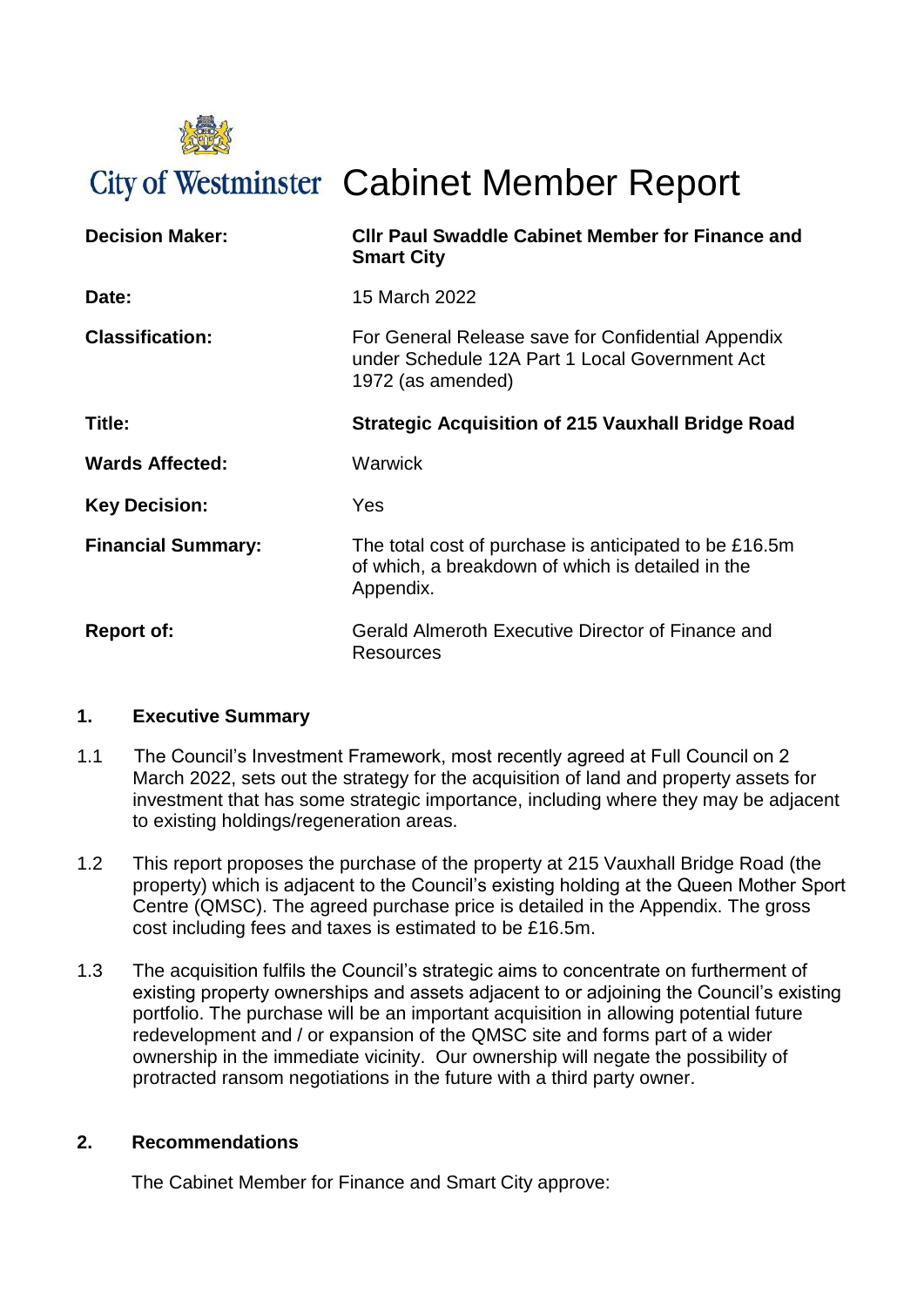- 2.1 That the Appendices to the Report be exempt from disclosure by virtue of the Local Government Act 1972 Schedule 12A, Part 1, paragraph 3 (as amended), in that it contains information relating to the financial or business affairs of any particular person (including the authority holding).
- 2.2 A gross spend of up to £16.5m for the acquisition of the freehold known as 215 Vauxhall Bridge Road.
- 2.3 That authority be delegated to the Executive Director of Finance and Resources to conclude negotiations in the best interest of the Council including the negotiation of all contractual matters and approving final sale terms. Including the arrangement and entering into all necessary legal documentation (subject to legal due diligence) in association with the purchase.

### **3. Reasons for Decision**

- 3.1 The property is a strategic acquisition. In terms of the investment hold value, the property provides a net initial yield of 3.5%. The Council intends to refurbish and redevelop the QMSC in the future and this would enable greater value to be derived from this.
- 3.2 An inspection of the plans shows that incorporating this property into the wider site of the QMSC would not only enable better access for potential works, it would also significantly improve main road frontage on Vauxhall Bridge Road making development potential greater.
- 3.2 The recommendation to purchase the property also negates the potential for any ransom situation should the property be bought by another party.

#### **4. Background**

- 4.1 Parkinson's UK are the existing owner occupiers of 215 Vauxhall Bridge Road details, photographs and the location of which can be seen in the appendix.
- 4.2 The Council have an existing interest at the adjacent QMSC.
- 4.3 WCC and Parkinson's have been in discussions for some time about the potential acquisition of the property, with WCC's adjacent ownership of and any future development of QMSC deeming WCC to potentially be a "Special Purchaser". The Council appointed representatives Hanover Green to act as agent, as is standard practice.
- 4.4 A "Special Purchaser" is defined by the Royal Institution of Chartered Surveyors (RICS) as "a particular buyer for whom a particular asset has a special value because of advantages arising from its ownership that would not be available to other buyers in a market."
- 4.5 In the summer of 2021, Parkinson's UK instructed their agent (Tuckerman Commercial Ltd (Tuckerman)) on the disposal of their freehold interest at The Property, with their short-medium term ambition being to vacate the site.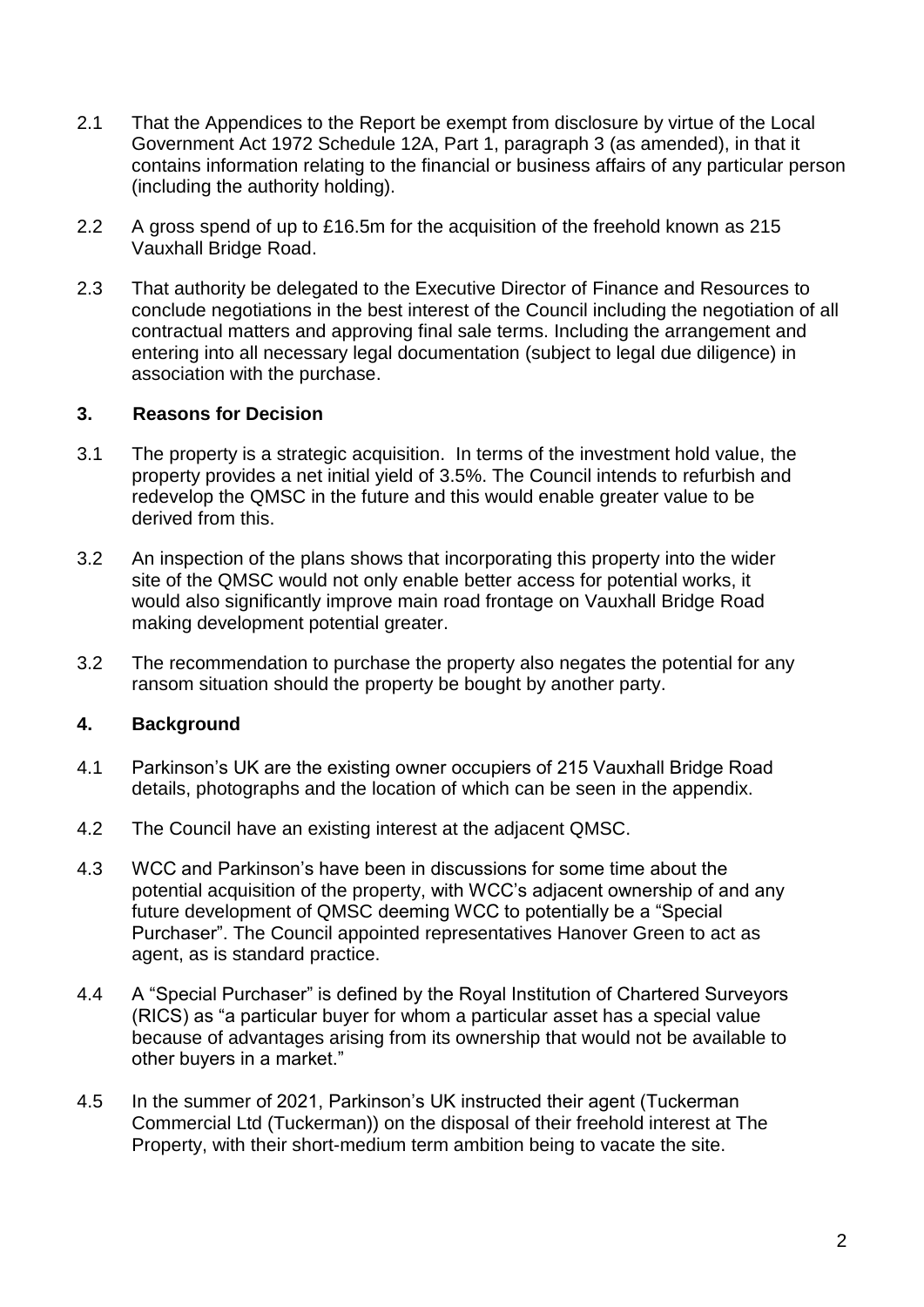4.7 After a period of marketing, bids were called for and after consultation with WCC's Property Investment Panel, officers entered the bidding process, eventually resulting in successful agreement of the terms set out in the appendix.

# **5.0 The Property**

- 5.1 The property is located on Vauxhall Bridge Road opposite its junction with Francis Street and close to its junction with Upper Tachbrook Street. Victoria Mainline and Underground Station (Victoria, District and Circle lines) is within close proximity.
- 5.2 The property comprises a modern mid-terraced building with office use over basement, ground and 1st to 4th floors.
- 5.3 The property is not listed, nor does it lie within a conservation area. It does lie within Westminster's CAZ and the area does have an Article 4 Direction requiring full planning consent to convert offices to residential.

# **6.0 Tenancy**

6.1 The Vendor has agreed to take a lease back on The Property, the terms of which are set out in the appendix.

# **7.0 Due Diligence**

- 7.1 In line with Westminster's Property Procedures the following actions have and will occur before the transaction is completed;
	- $\bullet$  Inspection the Property has been inspected by the Westminster's property team as well as independent surveyors.
	- Documentation review WCC and their advisors have reviewed all documentation associated with the property.
	- Independent solicitors have also reviewed and reported on all associated legal matters. These reviews have provided summaries on the risks associated with the acquisition and ownership.
- 7.2 An independent RICS Red Book valuation has been undertaken by Cushman & Wakefield which supports the agreed price is in line with Market Value and is therefore justifiable.
- 7.3 An independent building survey has been carried out which shows the property is in reasonable condition given its age.
- 7.4 The Property has been presented as an opportunity to the Property Investment Panel, who have been fully supportive of the acquisition.

# **8.0 The Agreed transaction**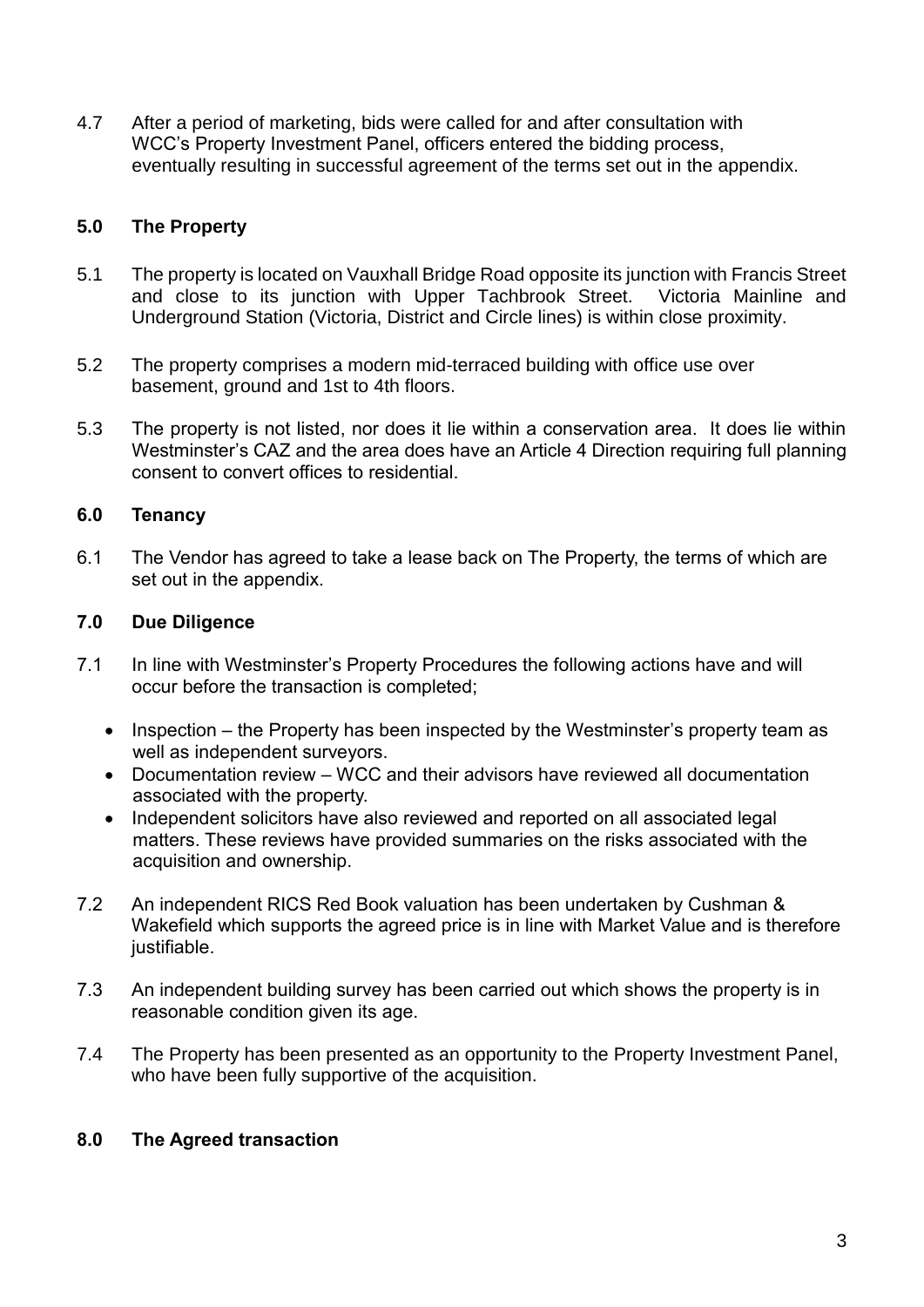- 8.1 Terms have been agreed to acquire the interest from Parkinson's UK (detailed terms set out in the Appendix). On completion of the transaction, Parkinson's UK will take a lease over the Property, the terms of which are detailed in the Appendix.
- 8.2 The transaction will be subject to a three-year overage clause which will enable the vendor to claim a share of any net profit should The Council sell their interest in The Property during this period. This is a standard clause for a sale of this nature by a registered charity.

# 9. **Financial Implications**

- 9.1 Although local authorities can make their own decisions on capital investment, under Part 1 of the Local Government Act 2003 they are required to make these decisions taking into account CIPFA's Prudential Code. Under section 51 of the Prudential Code local authorities are not allowed to make an investment decision that will increase the required capital financing, and therefore potentially new borrowing, unless it is primarily related to the functions of the authority and where any financial returns are incidental to this purpose.
- 9.2 The primary purpose of this transaction is strategic: to facilitate the regeneration of the Queen Mother Sports Centre (already part of the capital programme) both through reducing the potential costs of this project and creating greater value delivery. Through this acquisition, the council is forecast to avoid paying rights of light compensation (estimated at £2.250m), ransom mitigation (£0.500m) and additional fees from delays (£0.250m). These values are estimated so are subjective but have been verified by external advisors. The financial yield from this acquisition is estimated at 3.5% (£0.580m per annum on total costs of £16.456m including costs) but this is incidental to the primary purpose of the transaction.
- 9.3 The budget for the £16.456m costs is derived from the £120m Property Investment Acquisitions capital scheme.
- 9.4 An independent valuation has been completed on this Property, which puts the purchase price in line with market value.
- 9.5 There is no further investment currently required to the building based on the survey results.
- 9.6 The notional financing costs, assuming this purchase is funded by borrowing, are as follows:
	- Annual repayment costs for borrowing will be £0.660m which include capital (MRP) and interest repayments (based on a rate of 2.6% over 40 years). These financing costs are £0.080m higher than the expected rental income of £0.580m
	- The financing costs identified above are earmarked elements in the revenue budget in future years (totalling £3.0m) as part of the affordability completed for the capital programme, for which £120m is included for Property Investment Acquisitions. Therefore these costs are not an additional pressure to the Council.
	- The rental income of £0.580m will be applied to the Capital Programme in line with commercial income assumptions as approved at full Council.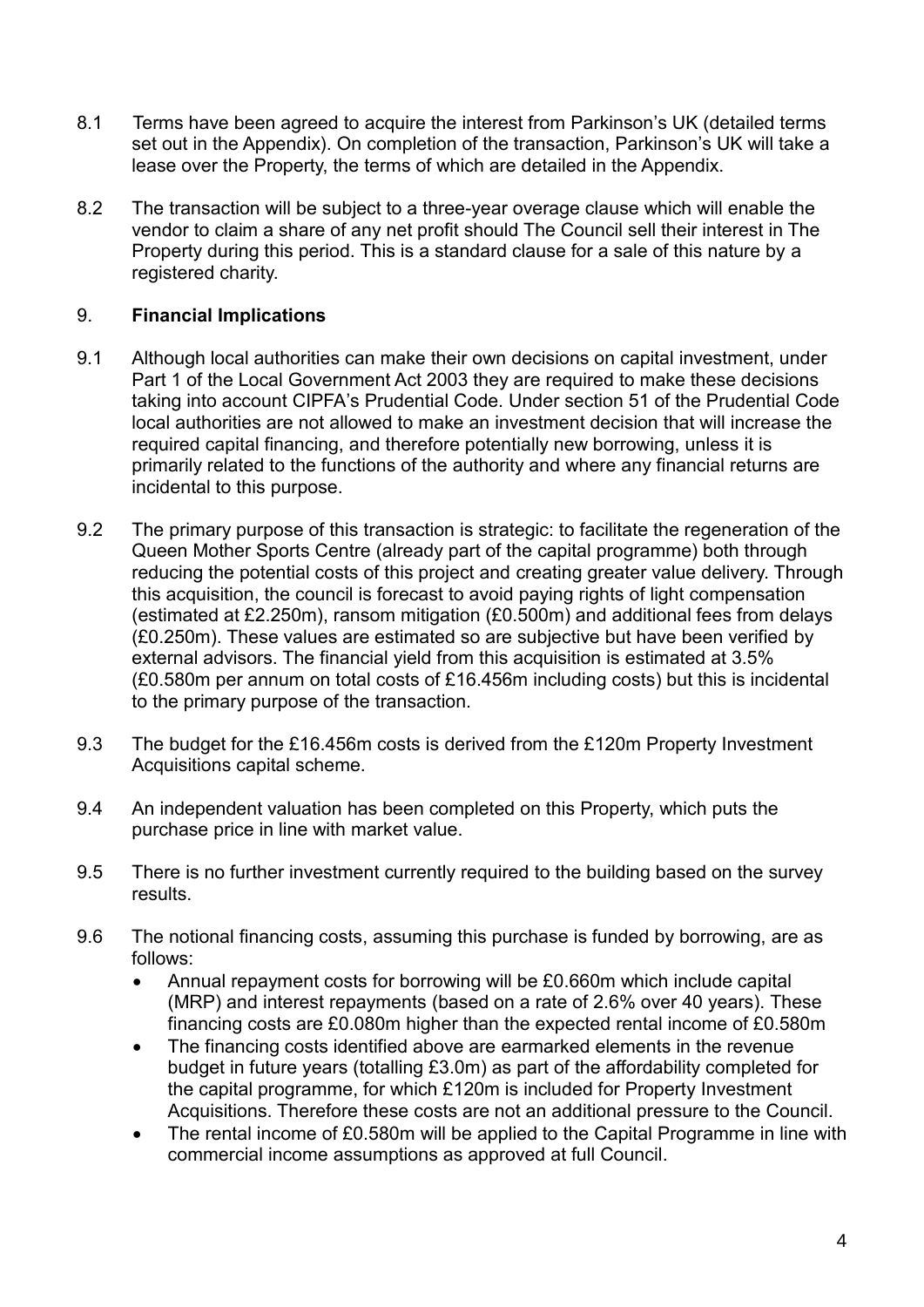- 9.7 There are financial risks around the acquisition which include:
	- The lease to Parkinson's is on a short term basis, so there is potential that this site could be vacant for some time before any development requirements, and this would have revenue implications (including repairs and maintenance, security, energy, NNDR). However, the site is a mid-range office space offer, and given the location it is considered that there will be opportunities for further short term rental.
	- There are currently expected to be no further revenue costs while Parkinson's leases the building (guaranteed for at least 18 months), as they are taking on a fully repairing and insuring lease
	- While the QMSC scheme is in the Capital Programme, currently no detailed business plan exists for this development, so this acquisition will be speculative as to how much it may benefit the future potential development.
	- Furthermore, development of a further property within the QMSC scheme has not been included in the Capital Programme. Currently the scheme is included in the Capital Programme after 2027/28 at £77.506m.

### **10 Legal Implications**

- 10.1 Under section 120 of the Local Government Act 1972 Local Authorities can for the purpose of carrying (a) any of their functions under this or any other enactment, or (b) the benefit, improvement or development of their area acquire by agreement any land, whether situated inside or outside their area, even if that property is not immediately required for that purpose and, until it is required for the purpose for which it was acquired, any property acquired may be used for any of the Council's functions.
- 10.2 The report confirms that the Property being acquired is for the purpose of future strategic benefit in line with Council priorities and objectives.
- 10.3 The acquisition of the Property will be subject to satisfactory legal due diligence. Legal due diligence will be required on the acquisition, to include a review of title and ownership, searches of land and seller in order to ascertain relevant liabilities and encumbrances connected with the Property. The results of the legal enquiries, and any associated risks, will be reported to Council officers and will be considered prior to any decision to enter into contracts.

#### **11. Ward Member Consultation**

11.1 A Briefing note explaining the reasons to acquire the property will be circulated to Ward Councillors.

### **If you have any queries about this report or wish to inspect any of the background papers, please contact:**

Philip Owen, powen@westminster.gov.uk

For completion by the **Cabinet Member for Finance and Smart City**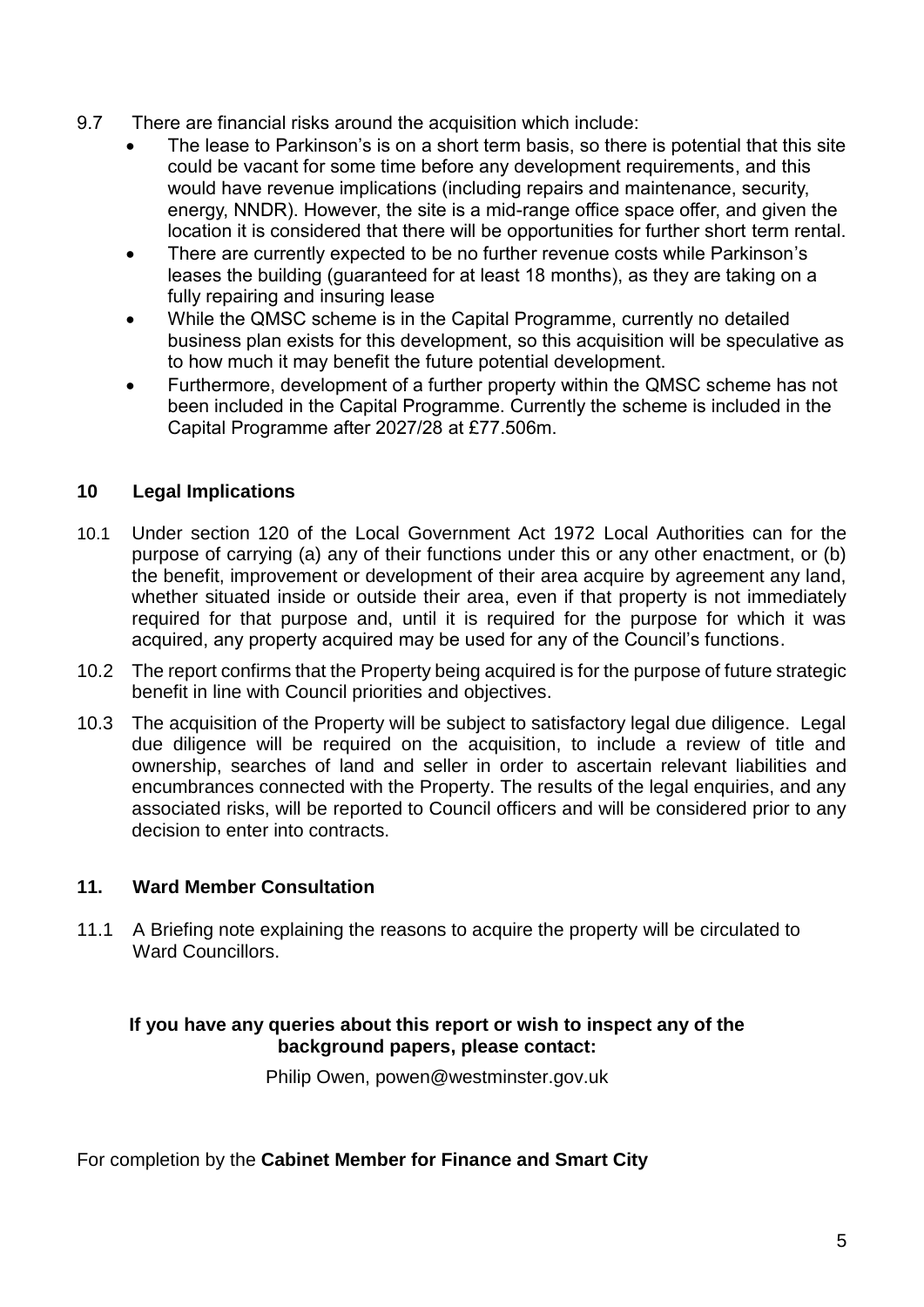### **Declaration of Interest**

I have no interest to declare in respect of this report

| Signed:                                                                                                                                                                                                                                                                        |                                                                                                                             |  | Date: 14 March 2022 |  |
|--------------------------------------------------------------------------------------------------------------------------------------------------------------------------------------------------------------------------------------------------------------------------------|-----------------------------------------------------------------------------------------------------------------------------|--|---------------------|--|
| NAME:                                                                                                                                                                                                                                                                          | <b>Councillor Paul Swaddle</b>                                                                                              |  |                     |  |
|                                                                                                                                                                                                                                                                                |                                                                                                                             |  |                     |  |
| relation to this matter)                                                                                                                                                                                                                                                       | (N.B: If you have an interest you should seek advice as to whether it is appropriate to make a decision in                  |  |                     |  |
| For the reasons set out above, I agree the recommendations in the report entitled<br>Strategic Acquisition of 215 Vauxhall Bridge Road and reject any alternative options<br>which are referred to but not recommended.                                                        |                                                                                                                             |  |                     |  |
|                                                                                                                                                                                                                                                                                |                                                                                                                             |  |                     |  |
| <b>Councillor</b>                                                                                                                                                                                                                                                              |                                                                                                                             |  |                     |  |
|                                                                                                                                                                                                                                                                                |                                                                                                                             |  |                     |  |
| If you have any additional comment which you would want actioned in connection with your<br>decision you should discuss this with the report author and then set out your comment below<br>before the report and this pro-forma is returned to the Secretariat for processing. |                                                                                                                             |  |                     |  |
|                                                                                                                                                                                                                                                                                |                                                                                                                             |  |                     |  |
|                                                                                                                                                                                                                                                                                |                                                                                                                             |  |                     |  |
|                                                                                                                                                                                                                                                                                |                                                                                                                             |  |                     |  |
|                                                                                                                                                                                                                                                                                |                                                                                                                             |  |                     |  |
|                                                                                                                                                                                                                                                                                |                                                                                                                             |  |                     |  |
|                                                                                                                                                                                                                                                                                | $\mathbf{R}$ , and the second second contracts in the second second second second second second second second second second |  |                     |  |

If you do not wish to approve the recommendations, or wish to make an alternative decision, it is important that you consult the report author, the Director of Law, the City Treasurer and, if there are resources implications, the Director of People Services (or their representatives) so that (1) you can be made aware of any further relevant considerations that you should take into account before making the decision and (2) your reasons for the decision can be properly identified and recorded, as required by law.

Note to Cabinet Member: Your decision will now be published and copied to the Members of the relevant Policy & Scrutiny Committee. If the decision falls within the criteria for call-in, it